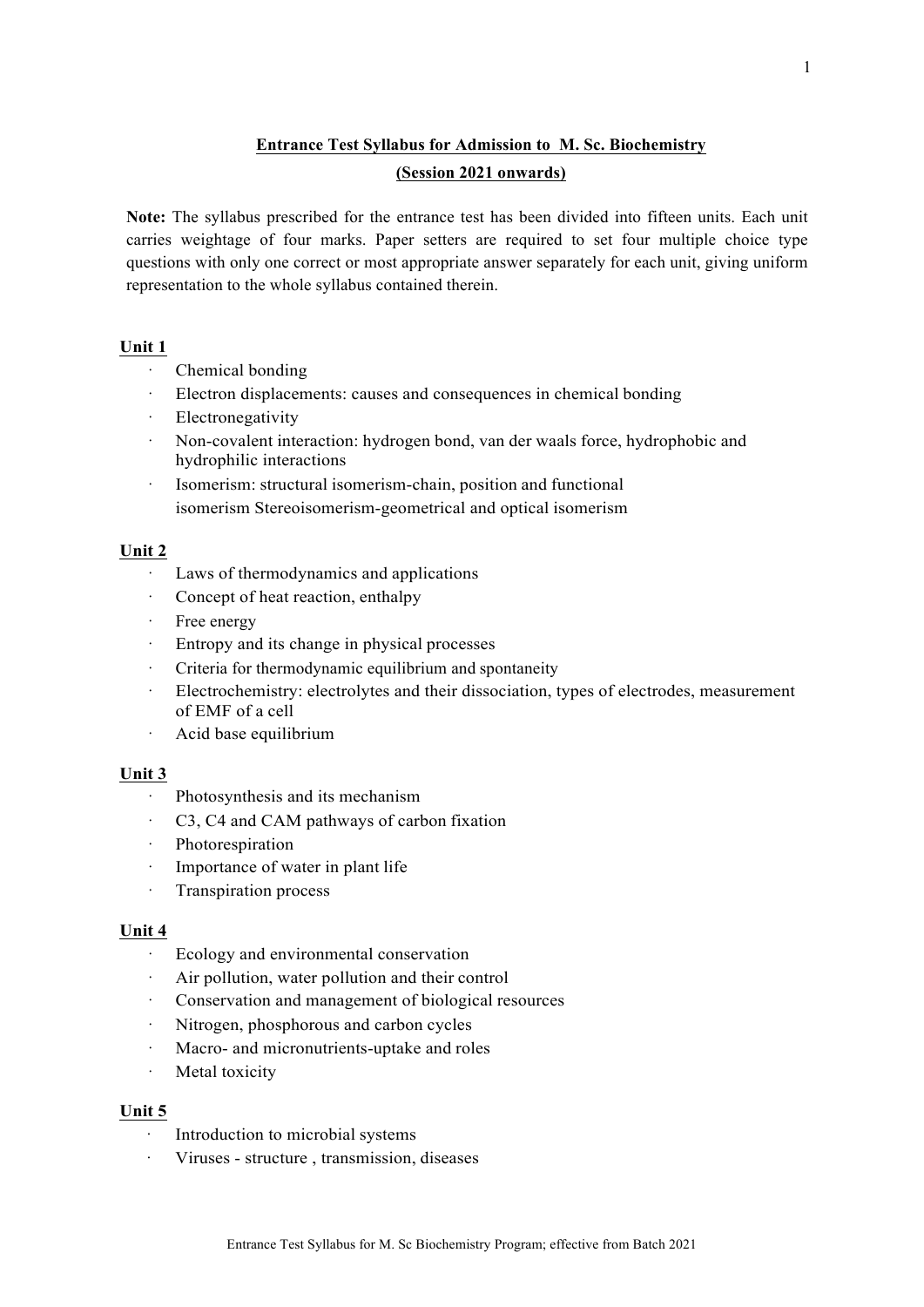- · Bacteria- morphology and their growth
- · Host-parasite relationship
- · Importance of microbiology in human health and environment

#### **Unit 6**

- · Structure, classification, properties and
	- importance of: Carbohydrates
	- Proteins
	- Lipids
	- Nucleic
	- acids

#### **Unit 7**

- Enzymes: classification and nomenclature
- · Enzyme activity, factors affecting enzyme activity
- · Enzyme kinetics
- Enzyme inhibition
- · Enzyme regulation
- · Mechanism of enzyme action

#### **Unit 8**

- · Glycolysis, TCA cycle, pentose phosphate pathway, gluconeogenesis
- Glycogen synthesis and breakdown
- · β-oxidation of fatty acids, biosynthesis of fatty acids
- · Transamination and deamination reactions, urea cycle
- · Metabolism of purines and pyrimidines

#### **Unit 9**

- Morphology of prokaryotic and eukaryotic cells
- Structure, composition and function of cell wall, plasma membrane, mitochondria, plastids, endoplasmic reticulum, golgi apparatus, nucleus, lysosomes and ribosomes
- Cell cycle and its different stages

### **Unit 10**

- · DNA as genetic material
- Replication, transcription
- · Genetic code, translation
- Chromosome structure, hereditary, linkage and recombination
- · Mutations

### **Unit 11**

- · Spectroscopy: basic concepts and applications
- · Chromatography: gel filtration, ion exchange and affinity chromatography
- · Electrophoresis and its types
- · Centrifugation: principle and its applications
- · Immunological techniques: ELISA and RIA